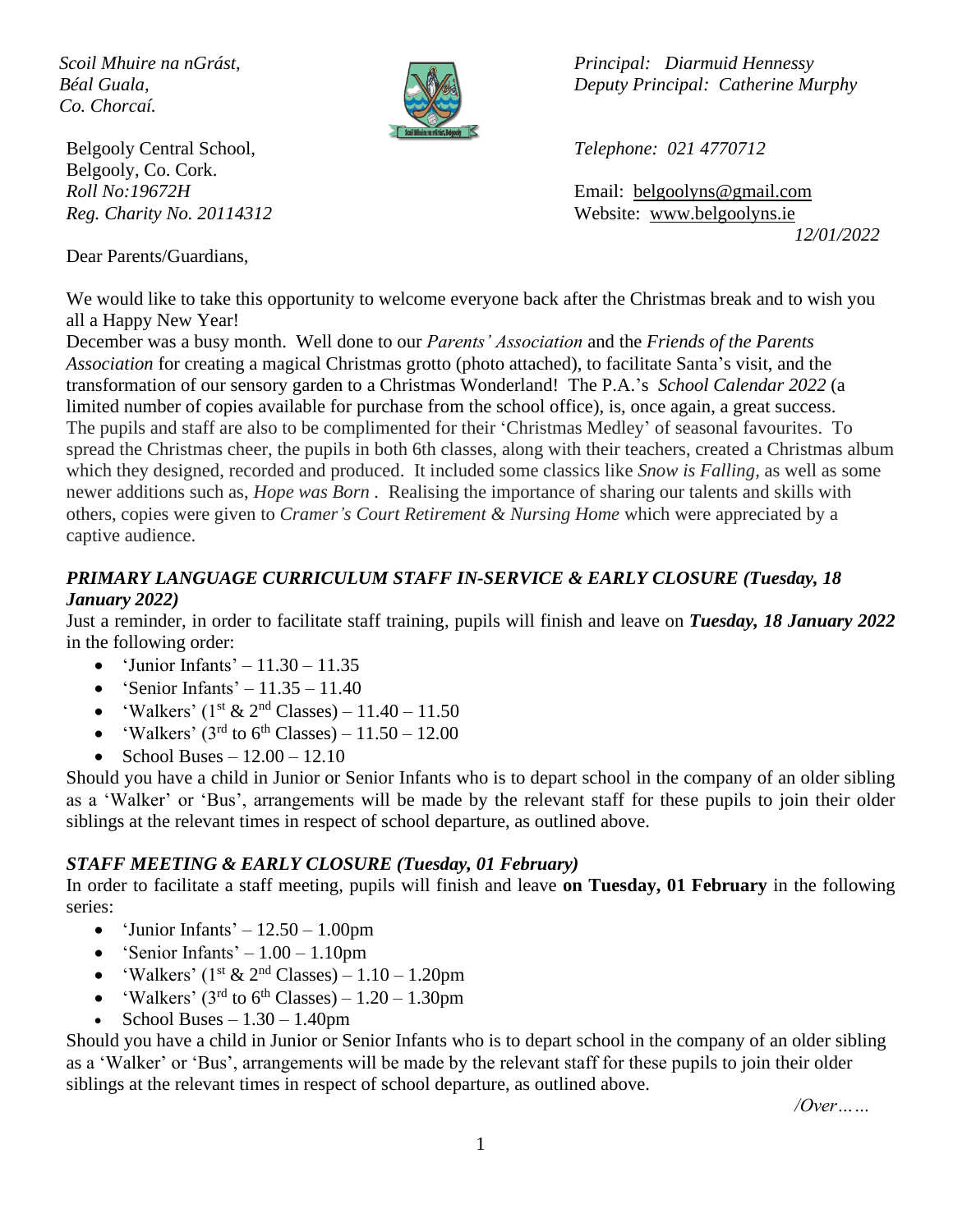# *'CREATIVE SCHOOLS' INITIATIVE - DRUMMING WORKSHOPS (ALL CLASSES)*

As part of the above-mentioned initiative, we are happy to welcome Pat Naughton, to the school this halfterm. Having availed of Drama workshops during Term 3 (2020/2021), the pupils will now be afforded an opportunity to experience drumming for a number of sessions, commencing today with Third to Sixth Classes, during the months of January & February. This creative process aims to: increase knowledge and experience of drumming as an art form in a wider context; offer a drumming experience in terms of improvisation, composition and performance; present an opportunity for pupils to develop musical concepts; focus on 'musicin-the-moment' and also a focus on playing different rhythms, depending on age groups; promote drumming as a positive health strategy for increasing relaxation and general well-being; apply the lessons of a drumming circle at home, school and daily life e.g. to relax, to let go, to lead when necessary, and follow as needed, balance and harmony, to focus intensely at times and to just feel our way along at others*;* build scope for personal development through self-expression, problem-solving, decision-making and team work; enhance social relationships; enhance concentration levels, self-motivation and a willingness to get involved.

## *GAA FOOTBALL TRAINING & GUM SHIELD REMINDER*

Junior & Senior infants and  $5<sup>th</sup>$  classes will commence football training this Friday. When availing of this training, all pupils need to remember to bring in their gum shields (every Friday). The school would like to thank our local GAA Clubs for facilitating these sessions for the pupils.

## *RUGBY SESSIONS*

Pupils in 3rd and 4th classes are enjoying rugby sessions with Munster Rugby schools coach, Santiago Gonzalez. The children are learning the skills of rugby through play and experience and are having lots of fun. Thanks to Kinsale Rugby Club and Munster Community Rugby for facilitating these sessions.

### *CATHOLIC SCHOOLS WEEK 2022*

*Catholic Schools Week 2022* will be celebrated from *Sunday, 23 January to Sunday, 30 January*. The theme for Catholic Schools' Week 2022 (CSW2022) is '*Catholic Schools: Living Life to the Full'.* Some of the daily themes during the course of the week – Living Life to the Full with God/Together/in Wonder  $\&$ Awe/Being Together Again/Facing the Future.

#### *SEESAW (ALL CLASSES)*

Thank you to everyone for your active engagement with *Seesaw* and, by degrees, we are all increasing our familiarity with this invaluable online learning platform.

# *'BUG BUSTING' NIGHT (THURSDAY 13 JANUARY)*

While the prevalence of head lice is a community dilemma, the school, for its part, requests that all parents/guardians engage with a 'Bug Busting' night at home tomorrow evening, *Thursday 13 January*. It is hoped that such a whole school approach – at the start of a new school year - will assist detection and, should the need arise, provide families with the opportunity to engage with head louse treatment measures over the coming weekend. To assist, there will be no homework assigned for tomorrow night and please find attached a HSE information sheet on the matter. Your local pharmacist will also be in a position to advise. It is important that all families co-operate and support this initiative and engage with frequent checks throughout the school year in this regard.